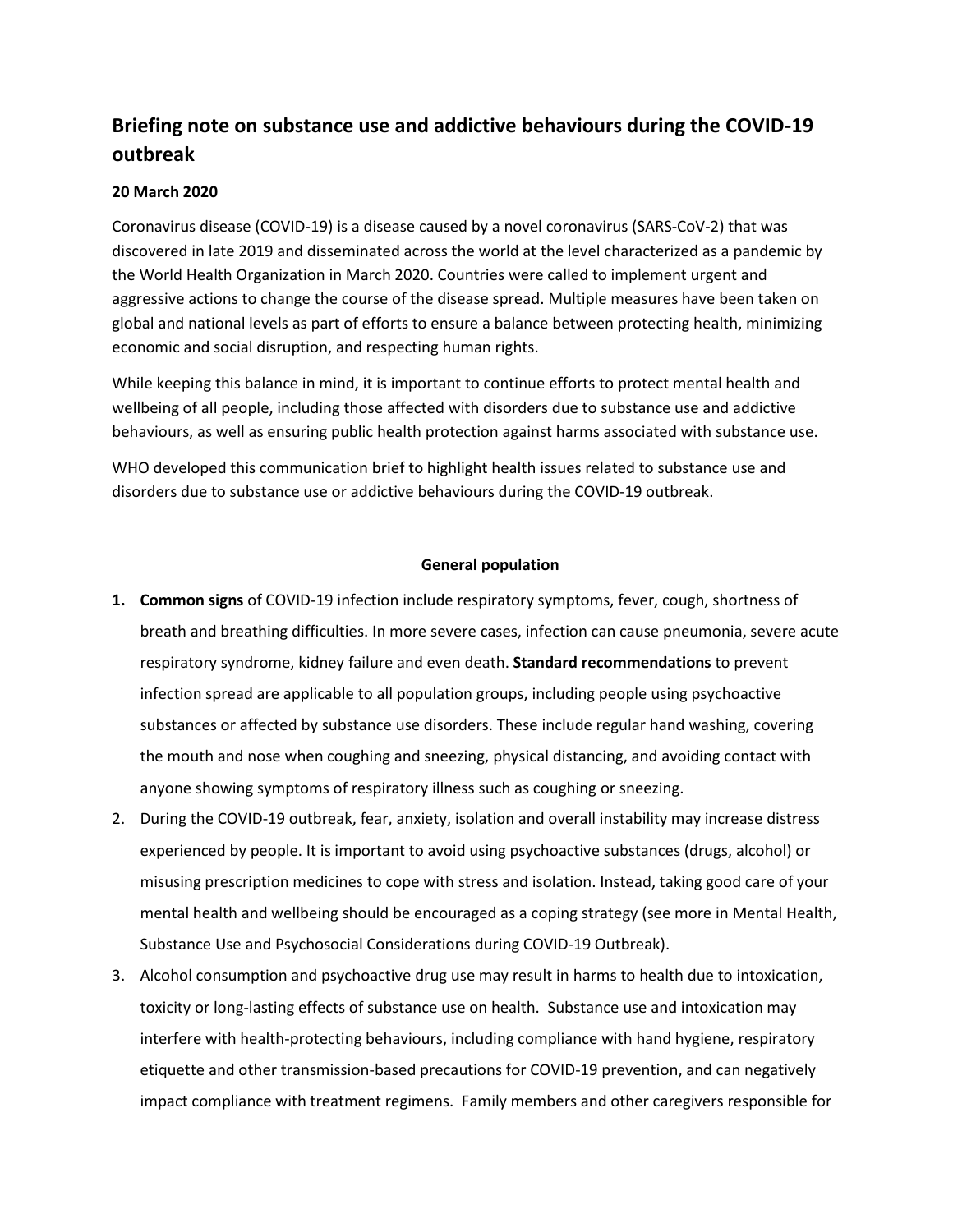children, people with disabilities and the elderly should avoid engaging in psychoactive substance use.

- 4. Drinking alcohol, depending on a level and pattern of alcohol consumption, is associated with a risk of developing numerous health problems such as mental and behavioural disorders, including alcohol dependence, major noncommunicable diseases such as liver cirrhosis, some cancers and cardiovascular diseases, as well as injuries resulting from violence and road crashes and collisions. Harmful drinking can increase the risk of transmission of infectious diseases such as tuberculosis and HIV as well as complicate their course and worsen the treatment outcomes.
- 5. The use of psychoactive drugs without medical supervision is associated with significant health risks and can lead to the development of drug use disorders. Drug use disorders, particularly when untreated, increase morbidity and mortality risks for individuals, can trigger substantial suffering and lead to impairment in personal, family, social, educational, occupational or other important areas of functioning. Drug use disorders are associated with multiple health conditions such as HIV infection, hepatitis or endocarditis, which can compromise responses to infections and increase vulnerability and risks of COVID-19.
- 6. It is important to rely on trusted sources of information on protection and prevention as incorrect messages may be disseminated, including, for example, misleading messages that alcohol consumption can protect against infection. There is no evidence of any protective effect of drinking alcohol for viral or other infections or a positive effect on the course and outcomes of infectious diseases. In fact, the opposite is true as the harmful use of alcohol and alcohol use disorders are associated with increased risk of infection, less favorable course of diseases and worse treatment outcomes. Besides, alcohol use can deteriorate the course of many noncommunicable diseases, including cardiovascular and pulmonary diseases, which play a significant role in mortality risks of COVID-19.
- 7. Direct marketing of psychoactive substances, gaming platforms and gambling opportunities through digital media and telephone is expected to rise sharply during the COVID-19 outbreak. Individuals should determine the basic needs of their households in these difficult times and increase efforts to protect especially minors and vulnerable members of the family from these marketing attempts.
- 8. In challenging times such as the COVID-19 outbreak, it can be easy to fall into unhealthy patterns of behaviour and use psychoactive substance use or gaming and gambling as coping strategies to relive stress or panic caused by the situation or to pass time if self-isolating, in quarantine or lockdown. However, excessive gaming can cause multiple problems and elevate the risk of gaming disorder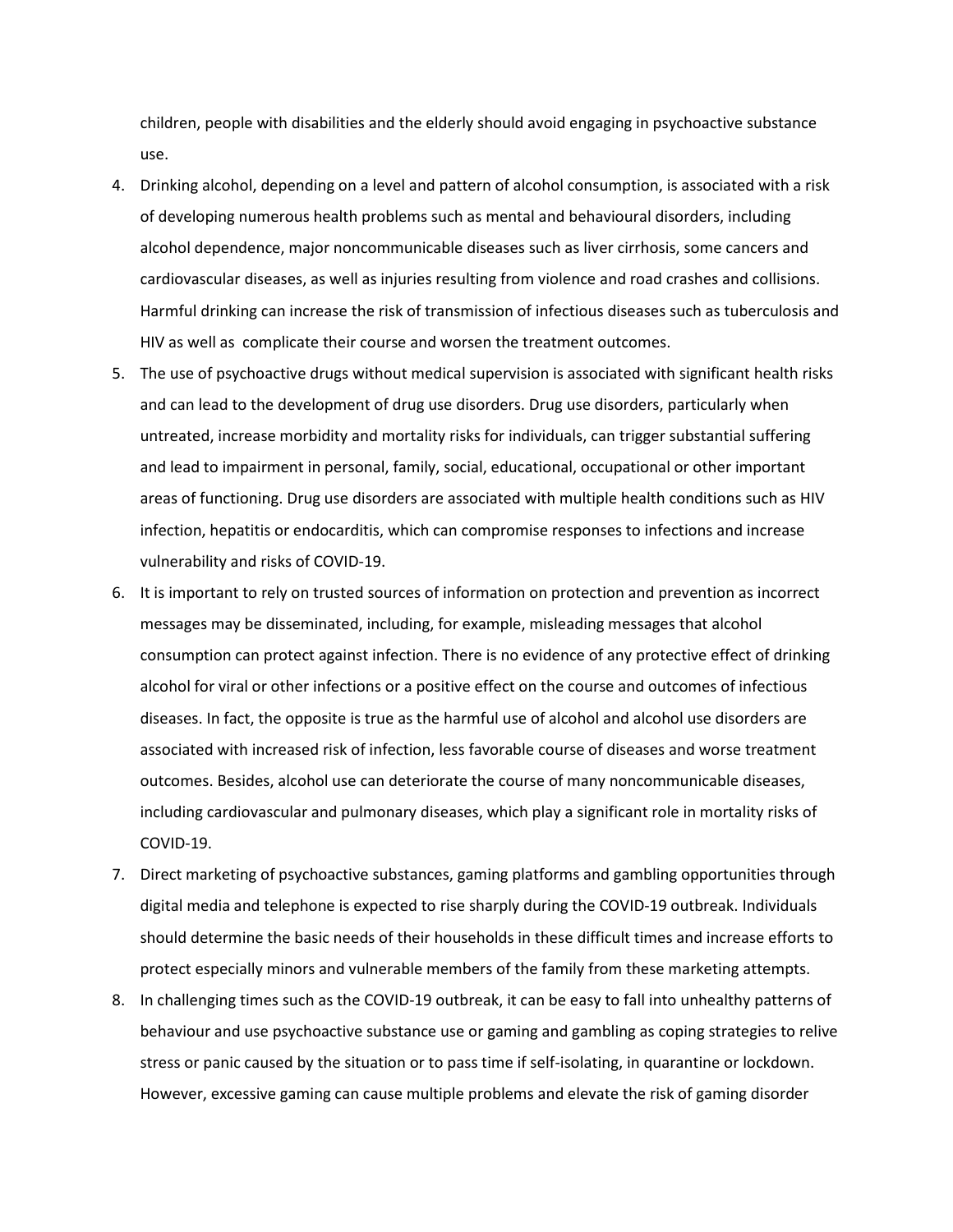that is associated with reduced sleep or day-night reversal, malnutrition, aggression, deep-vein thrombosis, headaches, neck pain, verbal and physical violence, low self-esteem and attention problems.

- 9. Many schools and daycare facilities have been closed to prevent the spread of COVID-19 and, as a result, children are staying at home with their parents. Between online school work, trying to occupy children while parents work from home, and dealing with self-isolation, quarantine or lockdown, children may be spending more time than usual looking at screens. Recommendations for 1-year old infants suggest that sedentary screen time (including playing video games) is not recommended, and for those aged 2–4 years of age, sedentary screen time should be limited to no more than 1 hour per day. While it may be challenging to follow these guidelines currently, everyone is encouraged to keep screen time in moderation, ensure adequate breaks and engagement in other activities. For children and adolescents, it is important to explain that any additional screen time is temporary, otherwise, if limitations around addictive games are relaxed too much and without explanation, it may be challenging to manage when normal routines resume.
- 10. With a state of emergency declared in many countries and jurisdictions, land-based casinos and other gambling venues are closed, and major sporting events have been suspended. Coupled with the masses of people being required to stay home, this may increase the popularity of online gambling (as well as online gaming) and subsequently increase the risk of developing gambling disorder. Gambling disorder is associated with a range of problems, including relationship difficulties, physical health problems, cognitive difficulties, suicidality, lower quality of life, and financial and legal difficulties. While financial concerns may be particularly acute at this time as many businesses have been required to stop trading amid the COVID-19 outbreak, leaving many jobs in jeopardy, gambling should not be seen as a means of earning money, but rather as entertainment or a distraction. During these challenging times, talk to someone if you are feeling worried about your gambling habits; support and guidance is also available online.
- 11. To avoid psychoactive substance use and excessive gaming or problem gambling and their associated harms, individuals can spend more time engaging in activities that they enjoy and find relaxing, such as keeping busy with activities such as cooking, reading or online learning. If an individual is well, exercise at home, on a balcony or in the garden is a good option. Individuals should keep regular sleep routines, eat healthy food and drink enough water.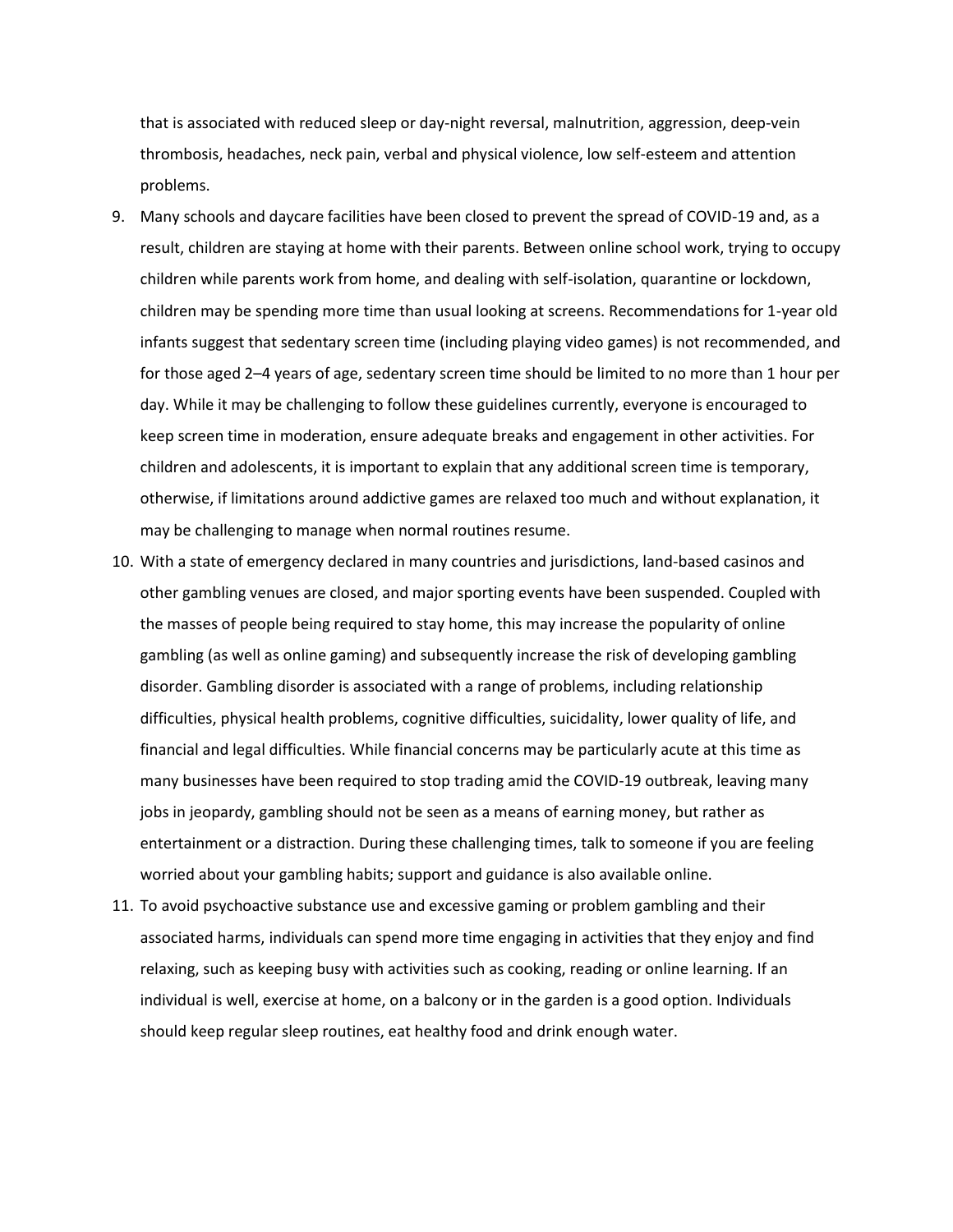#### **People with disorders due to substance use or addictive behaviours**

- 12. Currently, there is limited evidence to make any definite conclusions or recommendations on specific preventive measures and risk factors for COVID-19 among those with disorders due to substance use and addictive behaviours. Nevertheless, based on existing WHO resources, several issues can be emphasized as important elements in times of the current pandemic crisis.
- 13. People with substance use disorders may have a higher risk of acquiring the infection due to several associated factors, such as housing insecurity, poverty, unemployment, sharing objects for substance consumption (tableware, pipes for smoking, syringes), gathering in public places, and greater likelihood of arrest and incarceration. These factors can expose people to contact with others who might also be at higher risk for infections. Standard recommendations to prevent the infection should be included in communication and promoted among all groups of people in contact with health and social service providers, including those with substance use disorders.
- 14. While we are still learning about how COVID-19 affects people, older persons and persons with preexisting medical conditions (such as high blood pressure, heart disease, lung disease, cancer or diabetes) appear to develop serious illness more often than others as a result of contracting COVID-19. People affected with substance use disorders may be vulnerable to more severe cases of COVID-19 because of a higher prevalence of comorbid health conditions (HIV, TB, hepatitis, cardiovascular, liver, respiratory, kidney diseases, etc.) and other risk factors (under- or malnutrition, poor physical fitness). Preliminary evidence from China indicates that severe cases include a high proportion of former and current tobacco smokers as well as people with chronic respiratory disease, suggesting that affected lung function is among the key risk factors for a more severe disease course. While evidence is limited, it is likely that use of any other substances by inhalation (smoking and vaping) will have a similar effect in worsening the prognosis of COVID-19 by undermining lung function.
- 15. COVID-19 epidemy can influence the mental health and emotional state of people, increasing fear, anxiety, bringing instability and potentially leading to worse clinical outcomes among those with chronic conditions requiring long-term treatment. For people with substance use disorders this can be a trigger for relapse and/or increasing substance use, influencing help-seeking behaviour, and contributing towards disengagement from treatment due to the fear of being infected.
- 16. Severe withdrawal syndromes due to alcohol or other psychoactive drug use can be dangerous, even life-threatening, and can result in delirium, seizures and dysregulation of vital functions. People who are beginning to experience serious withdrawal symptoms, need to have access to help in a safe environment. During coronavirus-related shutdowns it is advisable for people with substance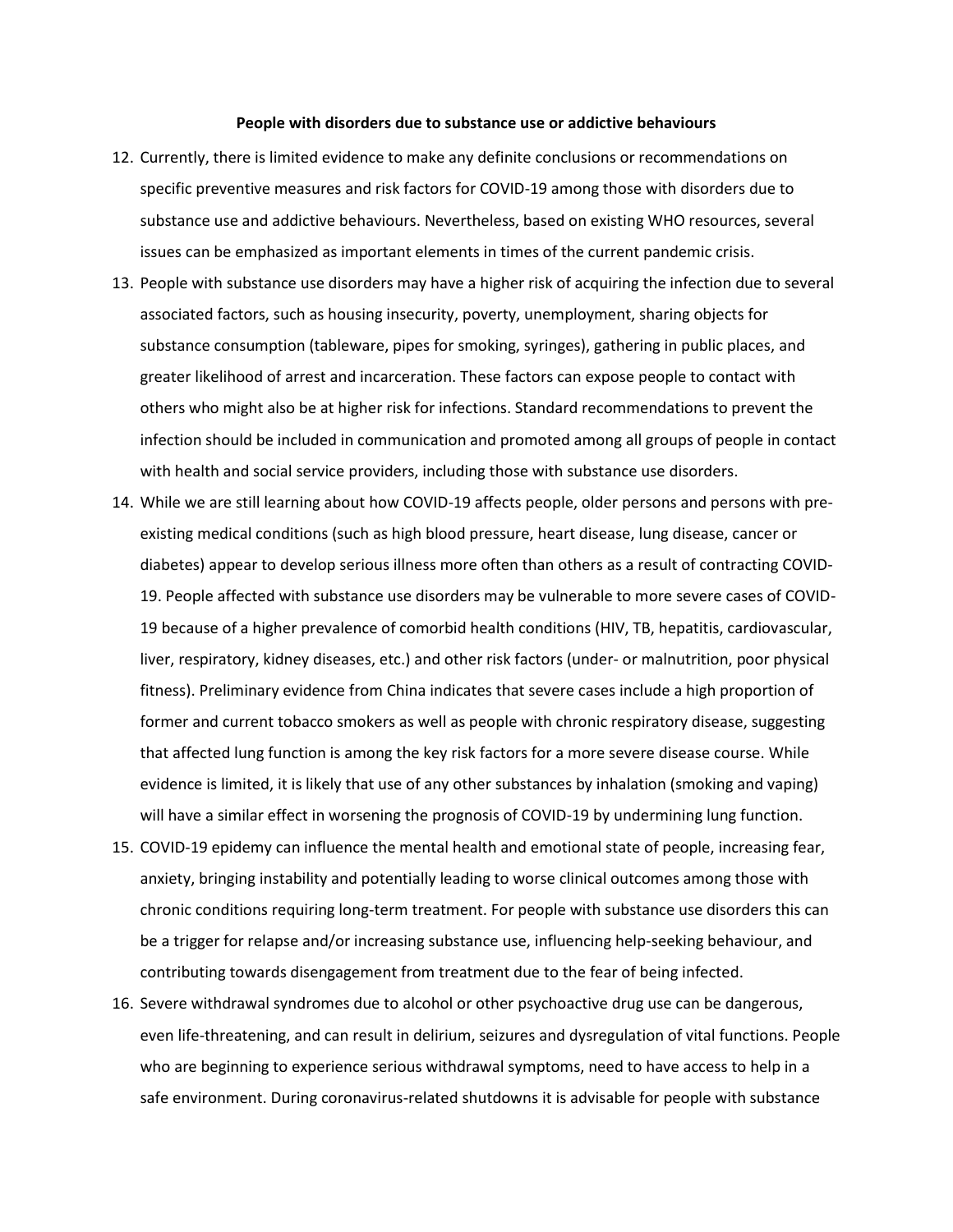dependence to gradually reduce the use of alcohol or other substances, rather than stop their use abruptly.

#### **Healthcare and social services**

- 17. It is crucial to pay attention to vulnerable populations in times of crises, such as the COVID-19, including people affected with substance use disorders. Disruptions in the provision of prevention, harm reduction, treatment, and care services can have life-threatening consequences if appropriate care and support are not available. Strengthening support provided through primary health and social care services can be a solution in times of crisis. The MhGAP Intervention Guide for mental, [neurological and substance use disorders in non-specialized health settings](https://www.who.int/publications-detail/mhgap-intervention-guide---version-2.0) can be used for these purposes.
- 18. Stigma, discrimination and barriers to treatment and care that people with substance use disorders often face, may increase during this period of COVID-19 infection due to overloaded health and social services, overall uncertainty, fear and anxiety in populations. Restrictions for public gatherings as a preventive measure to stop coronavirus spread can be a barrier for access to treatment and care for people with substance use disorders, such as access to community-based outreach, harm reduction services (such as provision of sterile injecting equipment) , pharmacological (such as opioid agonist maintenance treatment) and psychosocial interventions (group therapy sessions, selfhelp and peer-support groups). Alternative ways of communication (virtual meetings) can be considered to ensure sustainability of psychosocial support until restrictions for face-to-face meetings are over. Proper measures to protect patients' confidentiality should be in place in case of telehealth consultations.
- 19. Due to travel and trade restrictions as well as increased demands on healthcare services, countries and jurisdictions may experience shortages in supply of medicines and medical equipment. It is necessary to ensure continued access to critical interventions for people with substance use disorders, such as outreach services, harm reduction with needle and syringe programmes, management of acute health conditions such as overdose, withdrawal syndromes, as well as treatment of substance dependence and support for those in recovery. Ensuring continuity of medical and health commodities is essential, including methadone and other medicines for the management of opioid dependence, sterile needles and syringes, alcohol swabs, diagnostics and medicines for the testing and management of major coinfections (such as HIV and viral hepatitis) and other comorbidities.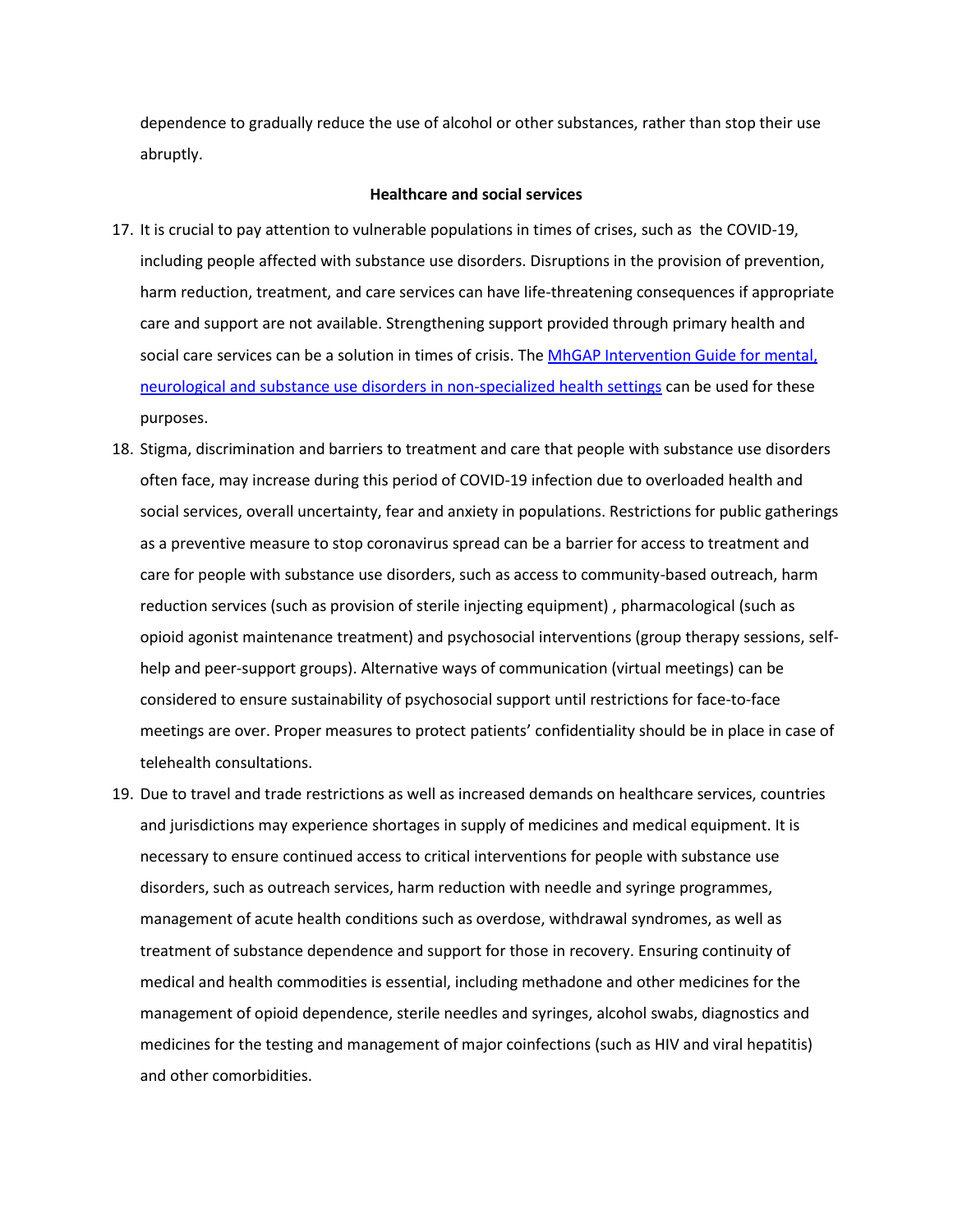- 20. Any interaction of health and social care staff with clients should be used for providing valid information and advice on effective prevention of COVID-19 and early identification of health conditions and risk factors that can increase vulnerability of individuals to COVID-19 infection and complicate its course if it develops, including substance use, substance use disorders and associated health conditions.
- 21. All employees of health and social services for people with disorders due to substance use or addictive behaviours should be properly informed about COVID-19 and trained about prevention, early recognition and management of COVID-19, as well as about implications of substance use and substance use disorders for COVID-19 prevention and management.

#### *Opioid Agonists Maintenance Treatment (OAMT)*

- 22. It is pivotal that treatment and care for people with substance use disorders continue during times of physical distancing, quarantine, 'lockdown' and health service disruptions. It is particularly important for those receiving Opioid Agonists Maintenance Treatment (OAMT) with methadone or buprenorphine.
- 23. Take-home doses of medications can be provided for longer periods of time in situations of quarantine, self-isolation or lockdown and health service disruptions. The maximum periods of time for take-home doses of medications are recommended when the dose and social situation are stable. Clients should be properly informed about the changes in the practice and receive appropriate support in case of uncertainty and concerns.
- 24. Access to medicines should be arranged for those patients who are not eligible for take-home medication (e.g. providing medications in supervised settings such as nursing homes or other officially recognized health facilities), those who live in long-term institutions, those in prisons or hospitalized for in-patient treatment or rehabilitation. Relevant health, social care and custodial facilities should provide uninterrupted access to opioid agonist medicines and medicines for management of comorbid conditions for patients in treatment with involvement of trained personnel employed there.
- 25. In case a client with opioid use disorder receiving OAMT is quarantined at home or self-isolating with suspected COVID-19, it is important to ensure he/she has uninterrupted access to medicines. Methadone or buprenorphine should either be provided for the whole duration of isolation as takehome medication or delivered periodically to the client's home by a nurse, doctor, or local pharmacy employee (a "doorstep" delivery) with proper consideration of staff safety and potential of diversion. Whenever necessary and feasible, consideration should be given to prescription of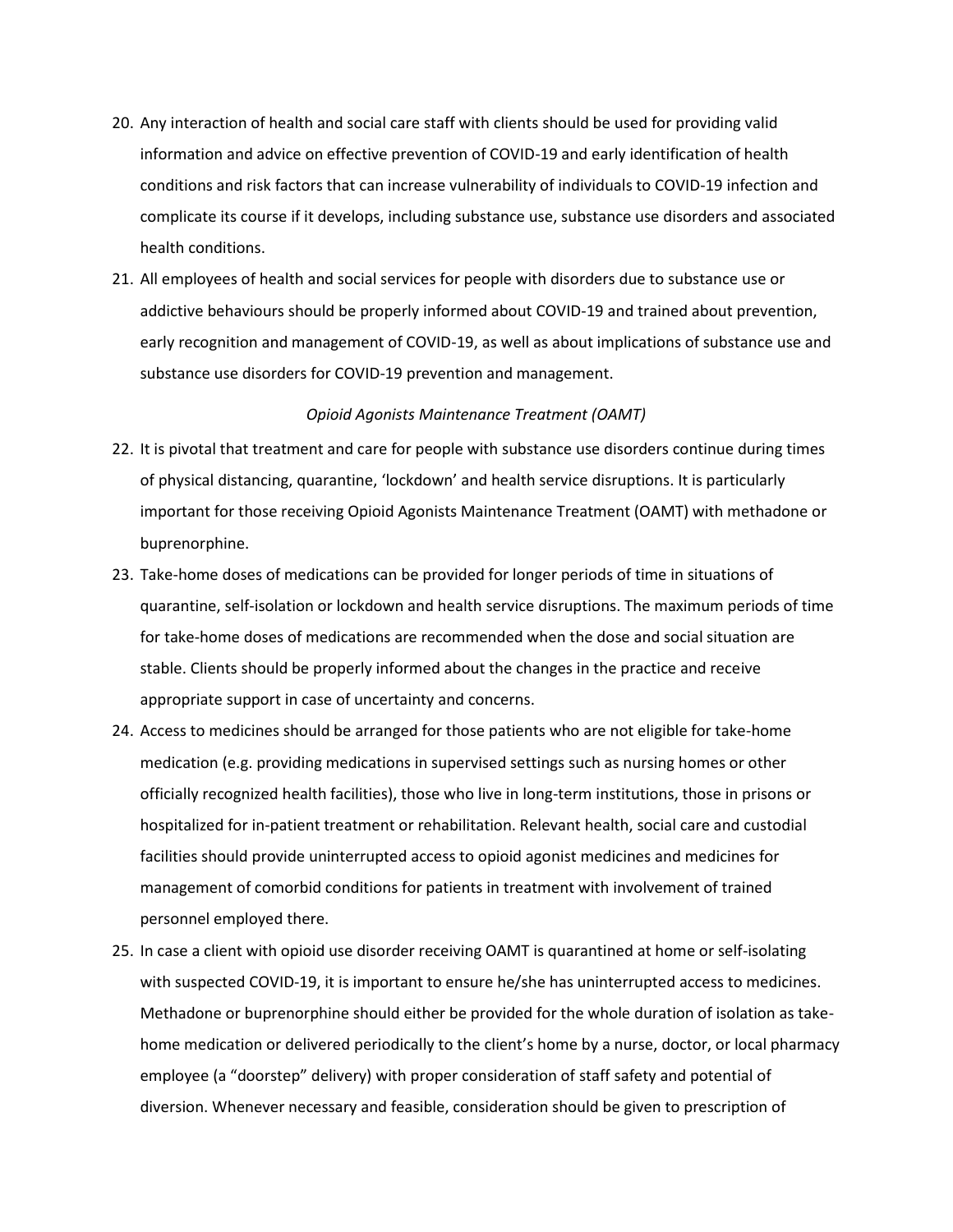extended-release formulations of opioid agonists for treatment of opioid dependence. Additional psychosocial support can be provided to those in isolation via web-based services or phones.

26. Increased dispensing of take-home medications within relatively short periods of time may result in increasing demand on supply of medicines that should be taken into account at different stages of supply planning and management.

### *Measures to prevent opioid overdose*

27. It is possible that the risk of drug overdose (especially opioid overdose) can increase during the COVID-19 outbreak, and contributing factors include: use of drugs in solitude because of social isolation and quarantine, affected lung function because of COVID-19 infection, changes in strength and quality of a drug due to changes in supply chains and disruption of social networks, limited access to treatment and care. During the COVID-19 outbreak, it is important to ensure access to opioid antagonist naloxone for all those at risk, as recommended in WHO Guidelines on Community [management of opioid overdose.](https://apps.who.int/iris/bitstream/handle/10665/137462/9789241548816_eng.pdf?sequence=1&isAllowed=y)

### *Patients with disorders due to addictive behaviours*

28. Patients with gaming disorder or gambling disorder should continue their treatment if possible. In the event that a patient is isolated or quarantined at home because of the outbreak, they are encouraged to keep in touch with they therapist or other medical caregiver by email, phone or other remote communication methods.

### **WHO Resources**

### **Stay informed:**

Find the latest information from WHO on where COVID-19 is spreading:

<https://www.who.int/emergencies/diseases/novel-coronavirus-2019/situation-reports/>

Advice and guidance from WHO on COVID-19

<https://www.who.int/emergencies/diseases/novel-coronavirus-2019>

<https://www.epi-win.com/>

Briefing note on addressing mental Health and Psychosocial Aspects of COVID-19

[https://interagencystandingcommittee.org/iasc-reference-group-mental-health-and-psychosocial](https://interagencystandingcommittee.org/iasc-reference-group-mental-health-and-psychosocial-support-emergency-settings/briefing-note-about)[support-emergency-settings/briefing-note-about](https://interagencystandingcommittee.org/iasc-reference-group-mental-health-and-psychosocial-support-emergency-settings/briefing-note-about)

WHO resources for protection of health workers and emergency responders